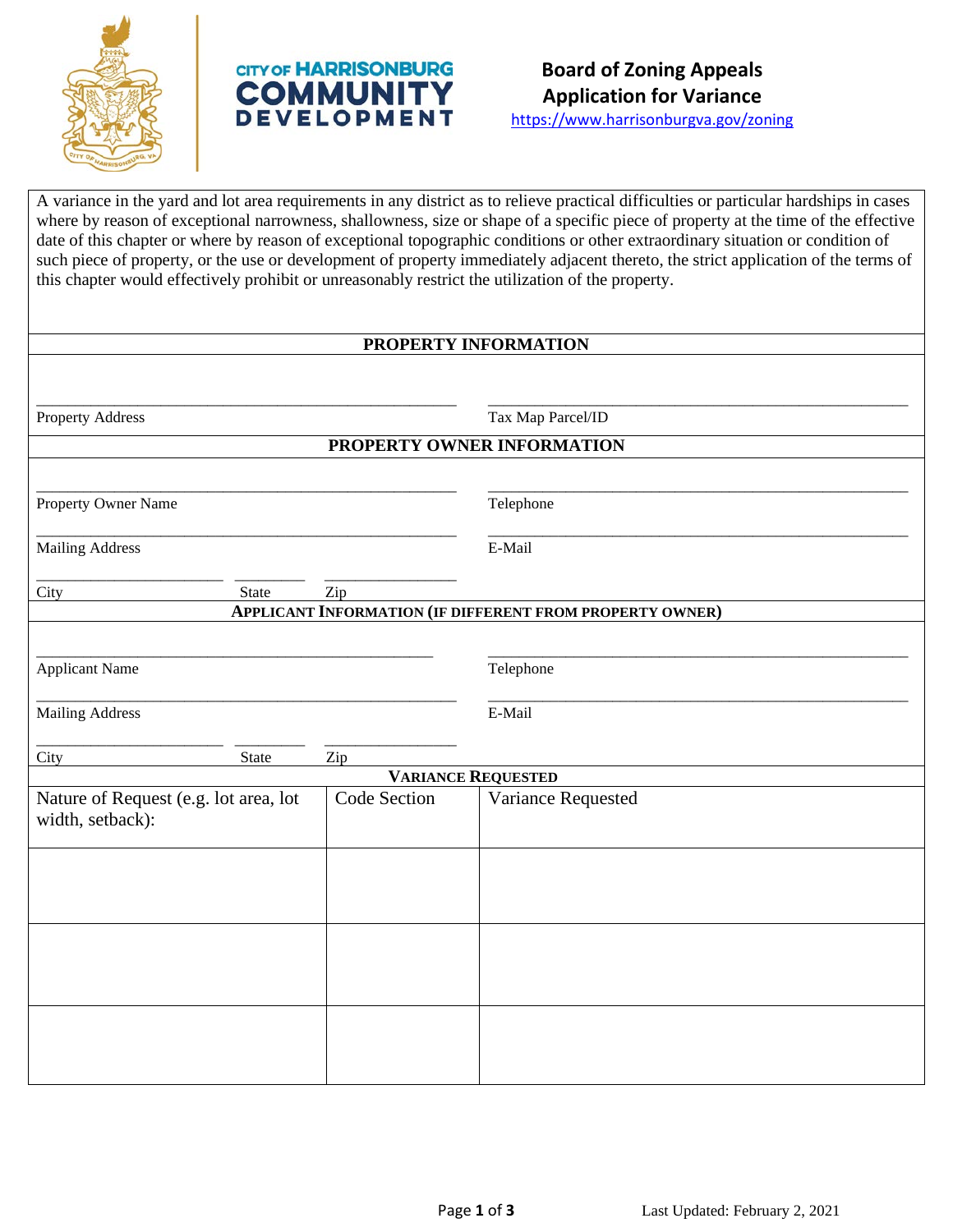# **HOW THE BOARD OF ZONING APPEALS EVALUATES CASES**

Per Section 15.2-2309 of the Virginia State Code to grant a variance, the BZA shall make specific findings based on the evidence before it that the application satisfies all of the following enumerated requirements:

- 1. The strict application of the Zoning Ordinance would unreasonably restrict the utilization of the property.
- 2. Such hardship is not shared generally by other properties in the same zoning district and the same vicinity.
- 3. The authorization of such variance will not be of substantial detriment to adjacent property and that the character of the district will not be changed by the granting of the variance.
- 4. The property for which the variance is being requested was acquired in good faith.
- 5. Any hardship was not created by the applicant for the variance.
- 6. The relief or remedy sought by the variance application is not available through any other process available in this chapter such as modifications to this chapter or through approval of a special use permit.

# **VARIANCE QUESTIONNAIRE**

The Board of Zoning Appeals can grant a variance only if the applicant proves certain legal requirements have been met. The following questions are intended to help the applicant show that granting a variance is appropriate. Please answer all five questions as completely as possible. Attach additional pages if necessary.

- 1. How does the zoning ordinance unreasonably restrict the use of this property?
- 2. What physical conditions of the property make the variance necessary?
- 3. Was the hardship created by the applicant?
- 4. Is the condition or situation unique to this property, or is it common among other property in the area?
- 5. How would this variance affect the practical use or character of the neighborhood?